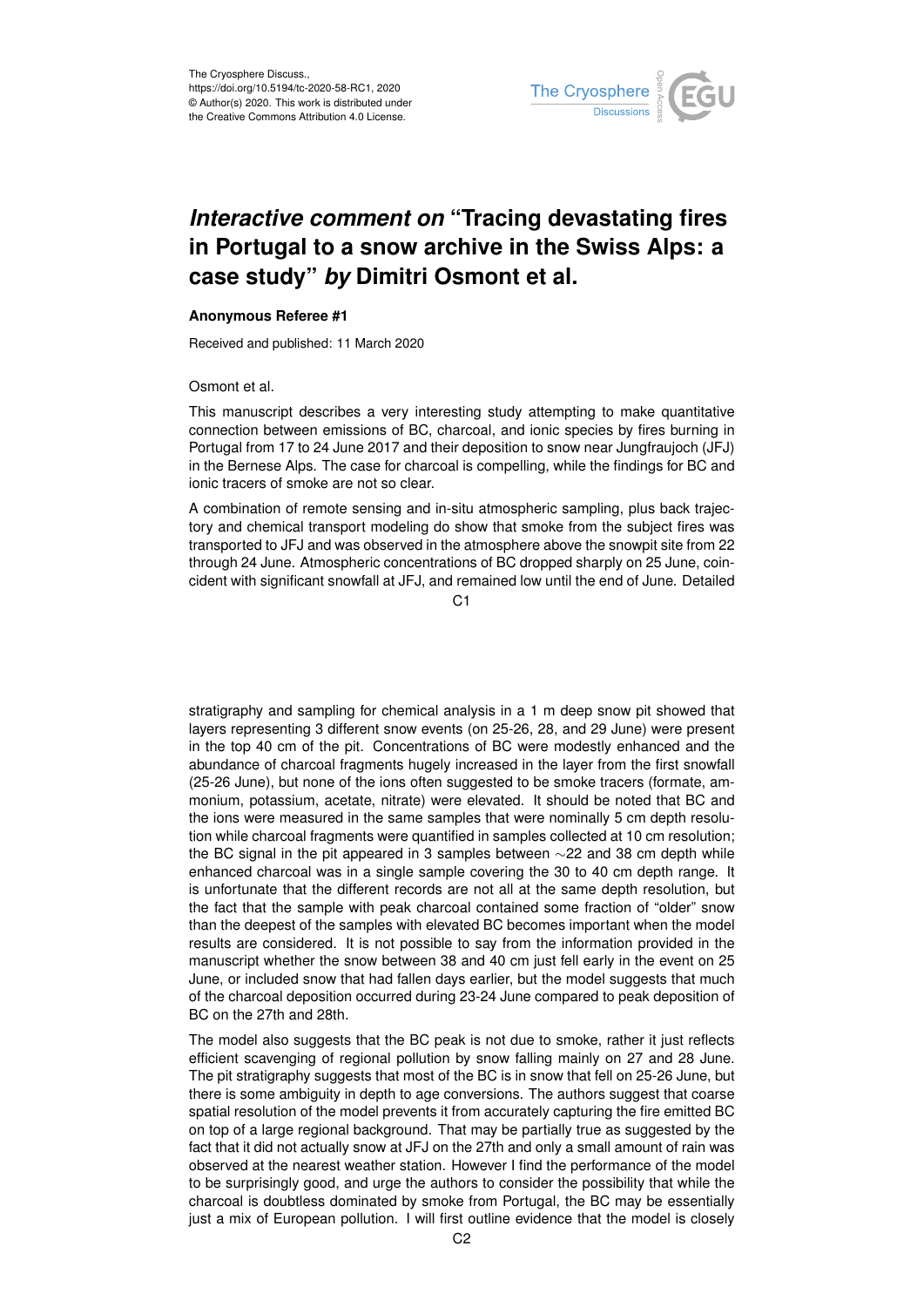reproducing the observed deposition of both BC and charcoal, and then suggest some ways the authors might be able to convince me, and other readers, that the BC is actually dominated by deposition from the smoke plume.

In section 3.6 the authors suggest that the CTM underestimates charcoal deposition by about a factor of 20 and that of BC by two orders of magnitude. It is not entirely clear how the fluxes were estimated from the observations in the snow pit since there is some ambiguity regarding the proper timescale, but here is a straightforward approach that suggests much better agreement.

The charcoal sample # 2 contains 20,000 fragments/L of snow or 20 fragments/g. The density of 0.54 g snow/cmˆ3 times the depth of the sample indicates that the 30-40 cm layer contains 5.4 g snow/cmˆ2, when multiplied by 20 fragments/g this indicates that 108 fragments/cmˆ2 were deposited (total for the event, not per second, day or year). From Fig 5 I estimate that the model deposited this on 23, 24, and 25 June at rates of 2200, 1500, and 600 fragments/cmˆ2 y, respectively. Using simple average of 14,333 fragments/cmˆ2 y x 1/365 d/year x 3 days gives modeled deposition of 118 fragments/cmˆ2 which is almost too close to 108 to be possible, given concerns about the model and especially the emissions of charcoal by the fire (scaled to BC estimates from a completely different model).

Similar calculation for BC starts with estimate of 7.5 ng/g (average of the 6 samples #s 4-6, all replicated, in Fig 2)  $\times$  0.54 g/cm<sup> $\degree$ </sup>3  $\times$  15 cm (depth of the 3 samples combined) yielding total burden of 61 ng BC/cmˆ2 in this layer. For the model estimate an eyeball average of the calculated flux over 26-28 June is 6 ng/m<sup>2</sup> sec x 3 d x 86.400 sec/d  $x$  1/10,000 cm<sup> $2/m$ </sup> = 155 ng BC/cm<sup> $2$ </sup>. Not as close as the agreement between observed and modeled charcoal deposition but a factor of 2.5 is nowhere near 100-fold difference.

To me, this suggests that the scenario suggested by the model is plausible even if not precisely correct in detail. Passage of smoke over JFJ caused dry deposition of char-

C3

coal sometime (hours or maybe a few days) before it started snowing on 25 June. Very little BC or ionic smoke tracers were removed by this process. Then a change in transport just before or coincident with the snow fall event brought air with regional pollution but very little or no smoke from Portugal to JFJ. Wet deposition via the snow created an anthropogenic BC enhancement that lacks any formate, ammonium, potassium, etc.

Using a regional CTM with grid size in the 4-10 km range rather than the global version selected initially might help to clarify whether the BC is linked to the fires rather than being mostly regional pollution. A simpler/cheaper, but also complementary, approach would be to run forward trajectories from the fire, possibly over the entire 17-24 June lifetime but at least beginning early enough to capture the first time smoke reaches JFJ on 22 June and continuing until the fire is out. In the scenario laid out in the manuscript these trajectories would have to show strong connection between the fire and JFJ lasting well into 25 June, while the alternative outlined above predicts that the smoke clears out over JFJ before it starts snowing.

As noted right at the beginning, this is an interesting story, and the firm results for charcoal make it important to get before the community. I think that the argument linking the BC in the snow to the fires needs to be made much more convincingly, or ruled out just as strongly. Neither option would impact the charcoal connection, while insisting that the BC is fire derived based on weak evidence lessens the power of the manuscript.

Following are a list of specific comments and editorial suggestions, keyed to line number.

27 As noted above, the correspondence between eBc measured through 24 June and rBc measured in snow that fell 25-26 June may be more tenuous than asserted.

28-29 Calculated scavenging ratios may be oversold since there is no assurance that BC at cloud height 25 and 26 June was same as inferred from measured eBc on the ground 24 June.